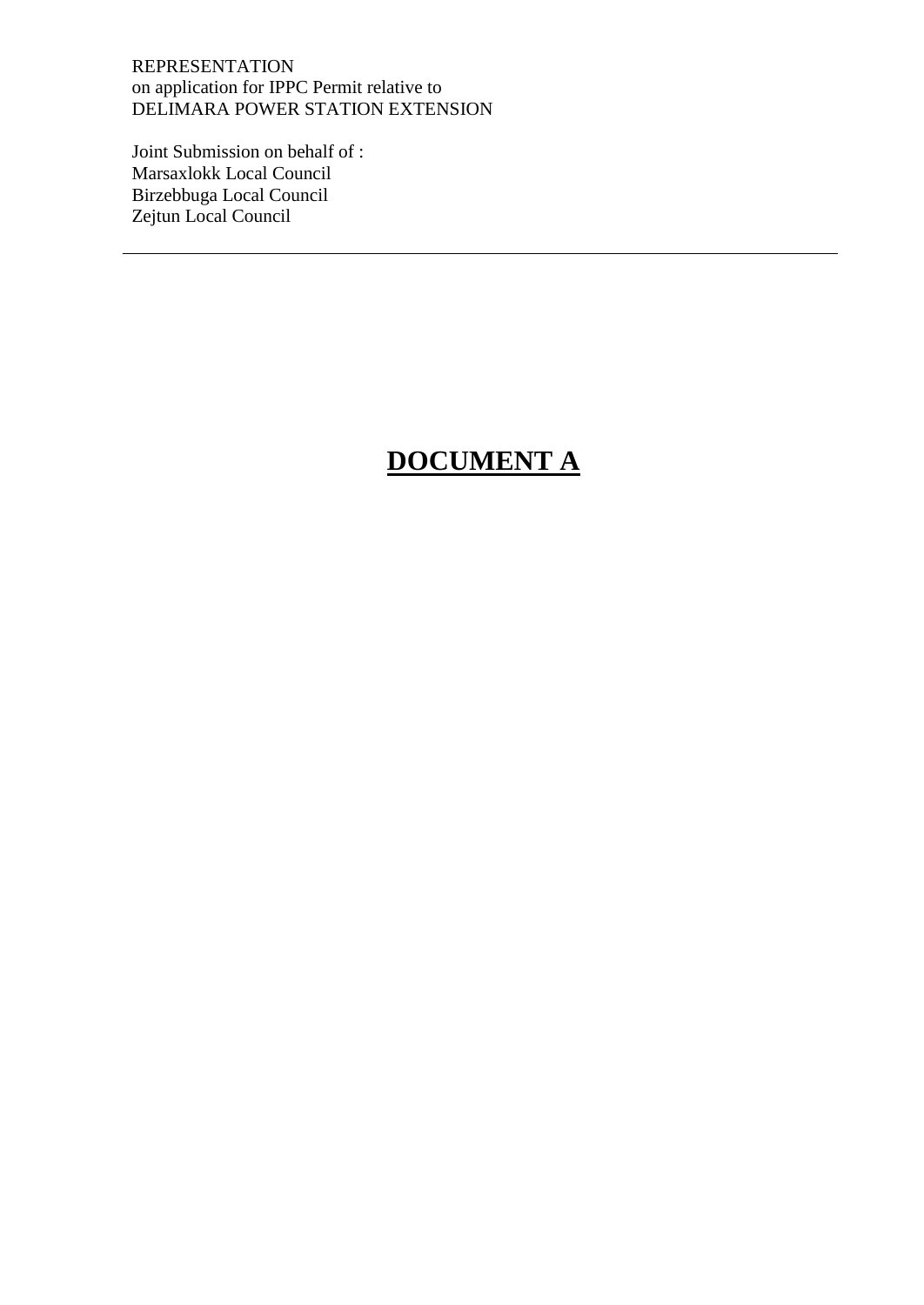Joint Submission on behalf of : Marsaxlokk Local Council Birzebbuga Local Council Zejtun Local Council

# **DOCUMENT A – Appendix A**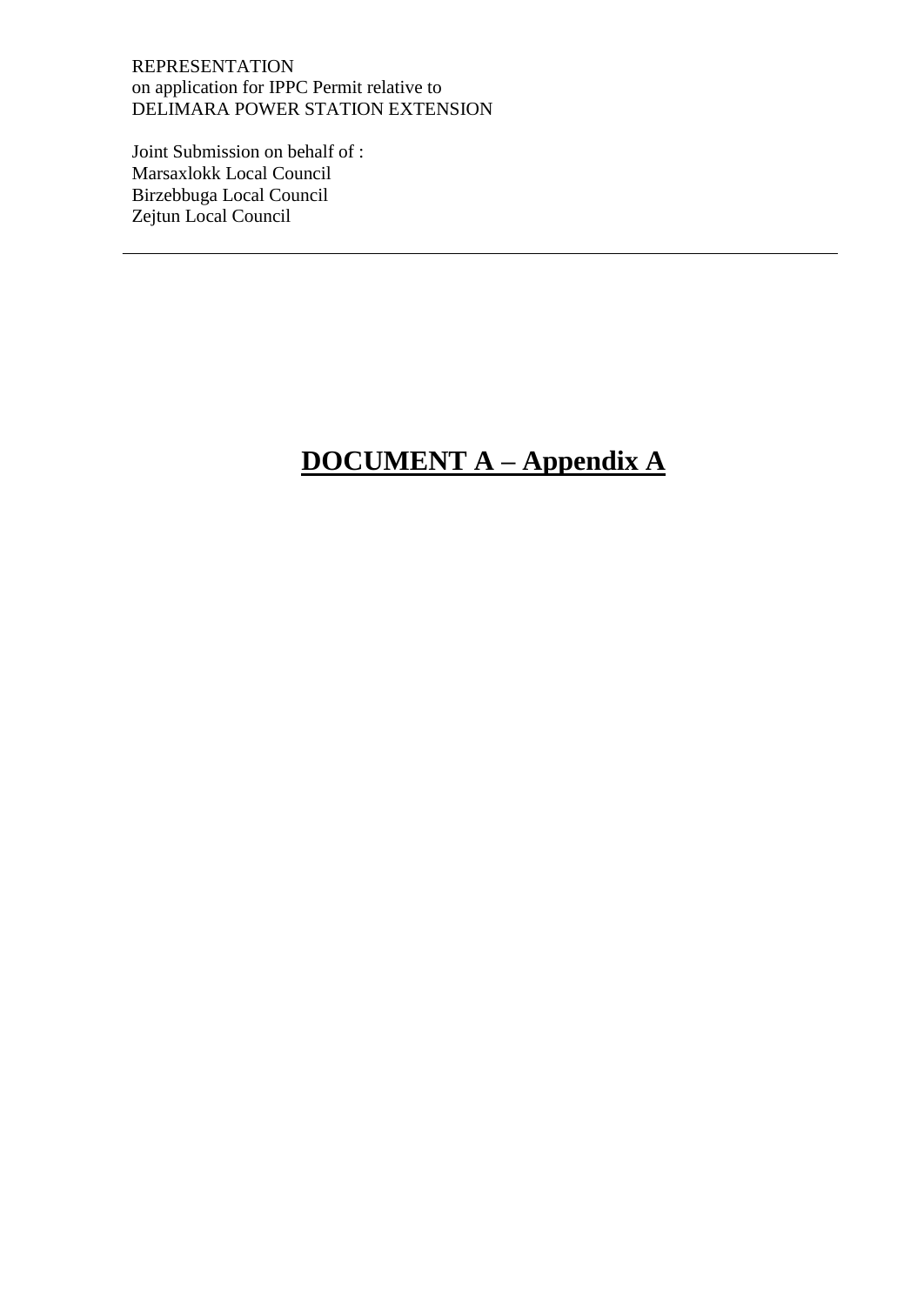Joint Submission on behalf of : Marsaxlokk Local Council Birzebbuga Local Council Zejtun Local Council

# **DOCUMENT A – Appendix B**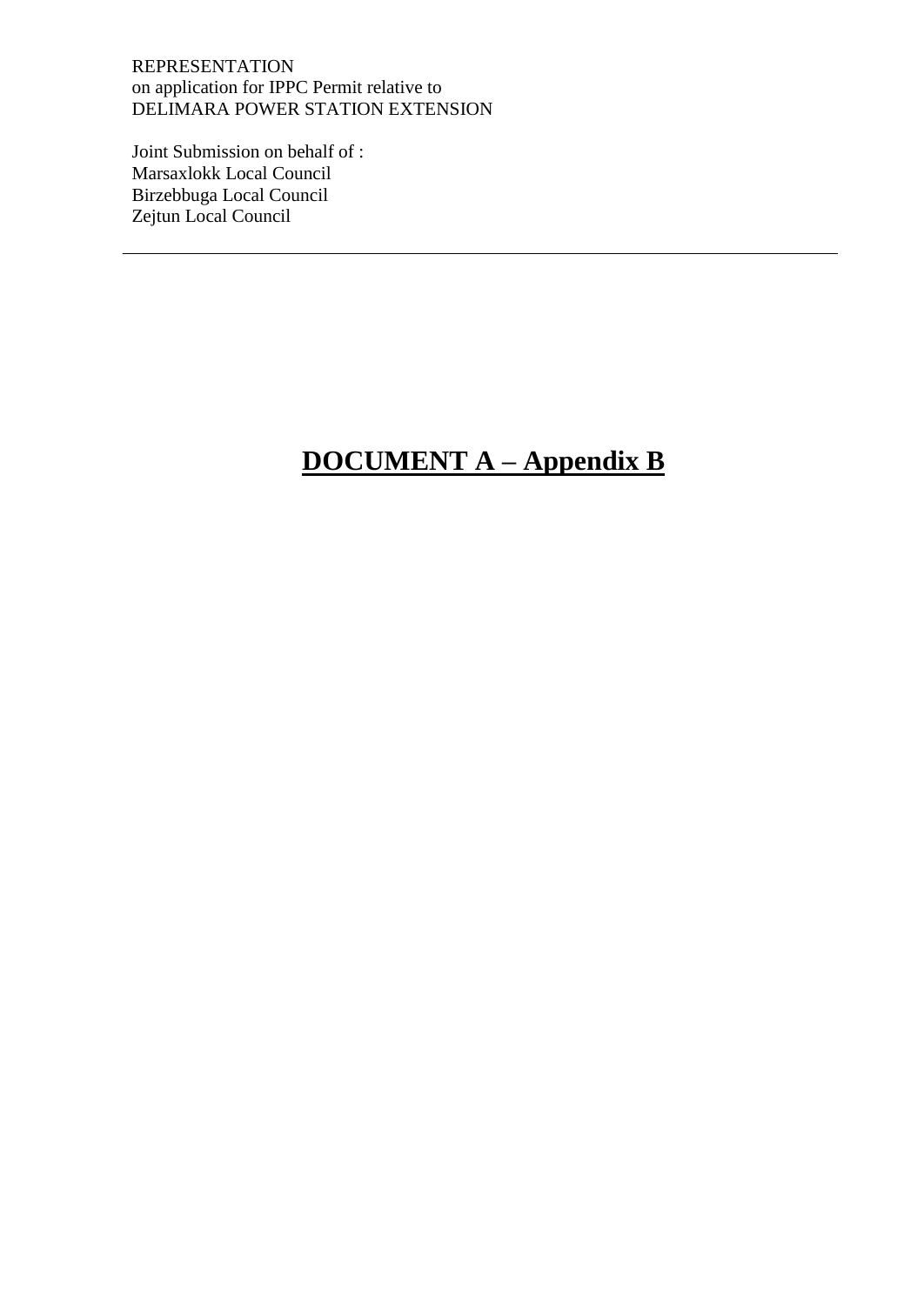Joint Submission on behalf of : Marsaxlokk Local Council Birzebbuga Local Council Zejtun Local Council

# **DOCUMENT A – Appendix C**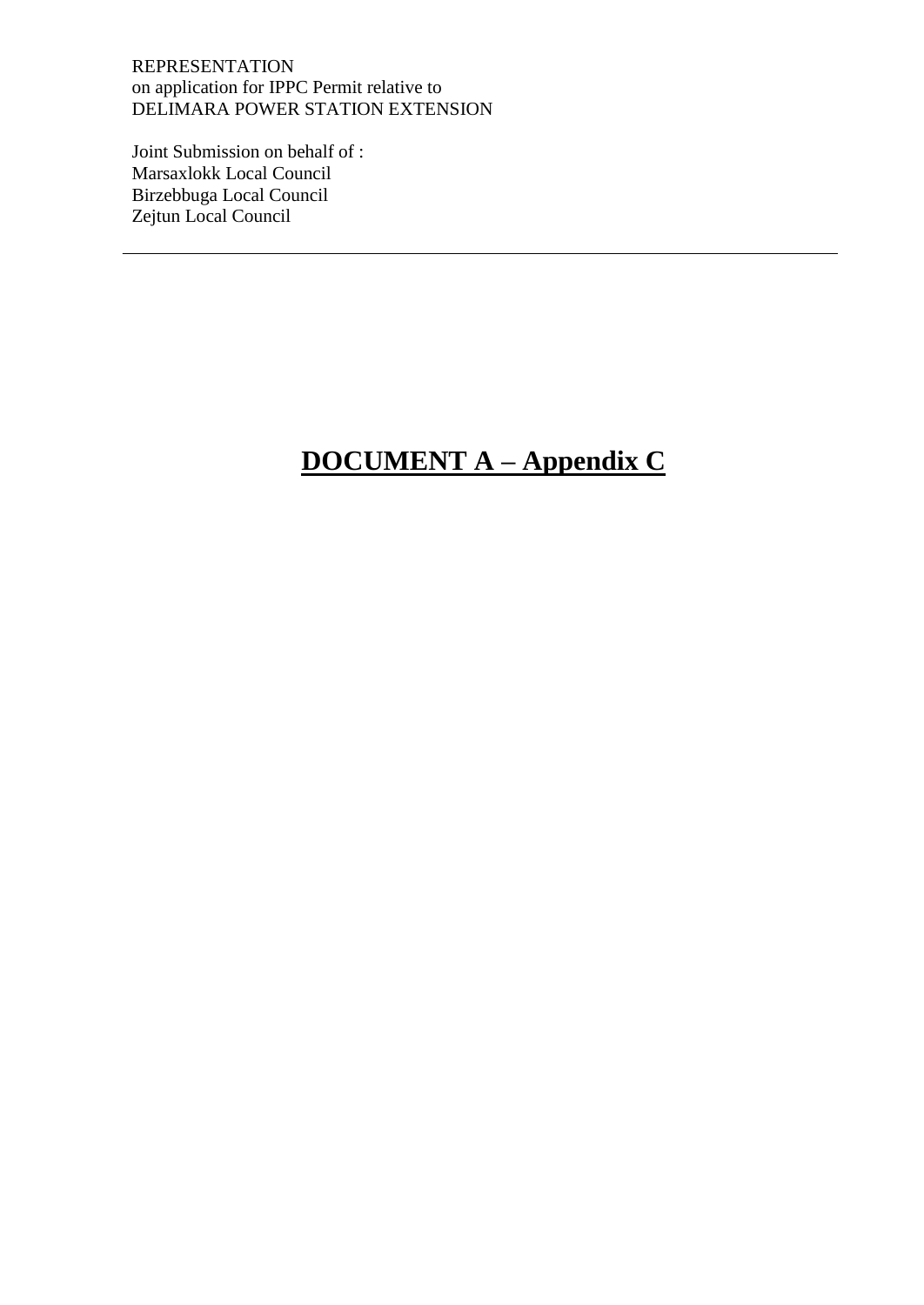Joint Submission on behalf of : Marsaxlokk Local Council Birzebbuga Local Council Zejtun Local Council

# **DOCUMENT A – Appendix D1**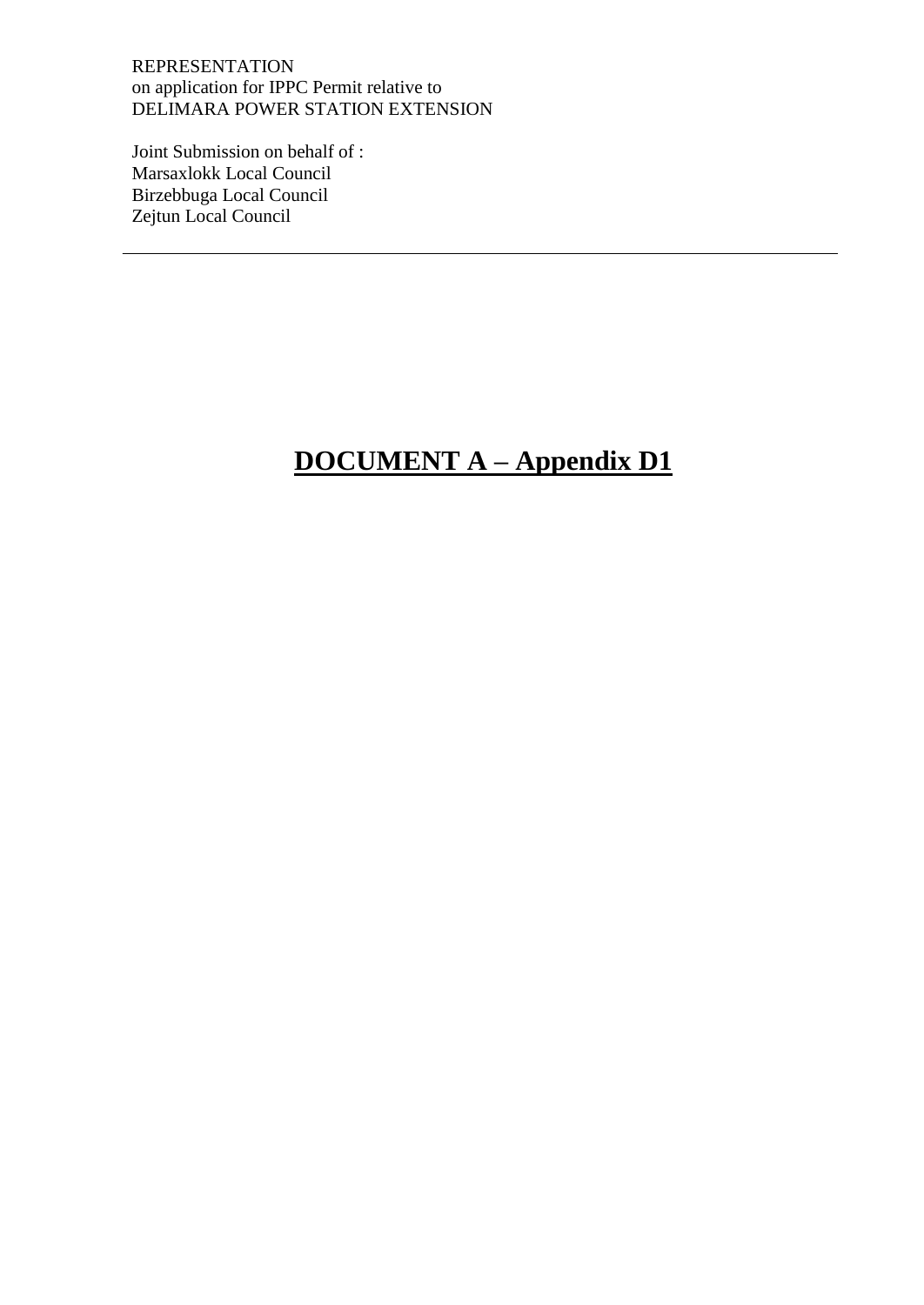Joint Submission on behalf of : Marsaxlokk Local Council Birzebbuga Local Council Zejtun Local Council

# **DOCUMENT A – Appendix D2**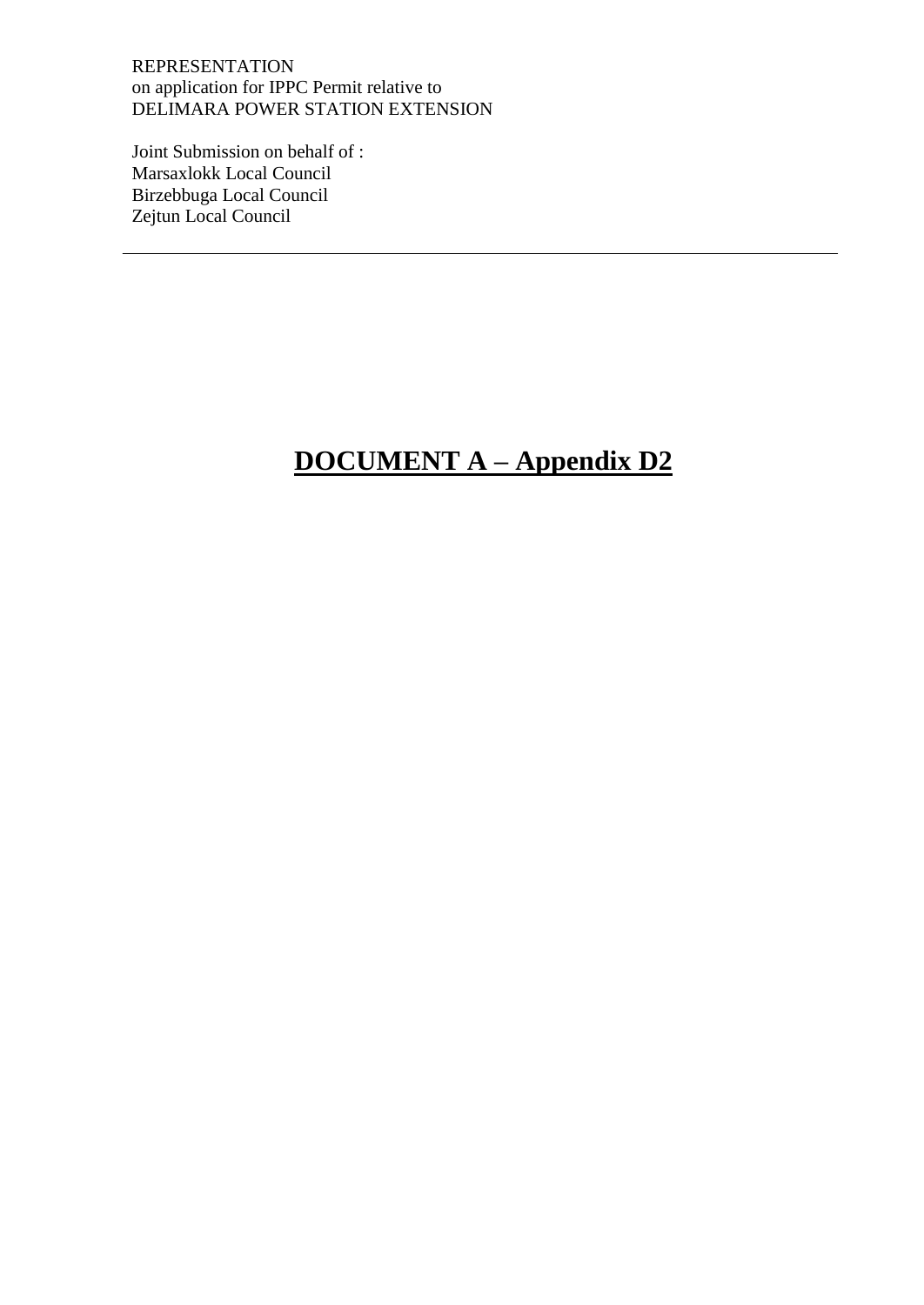Joint Submission on behalf of : Marsaxlokk Local Council Birzebbuga Local Council Zejtun Local Council

### **DOCUMENT B**